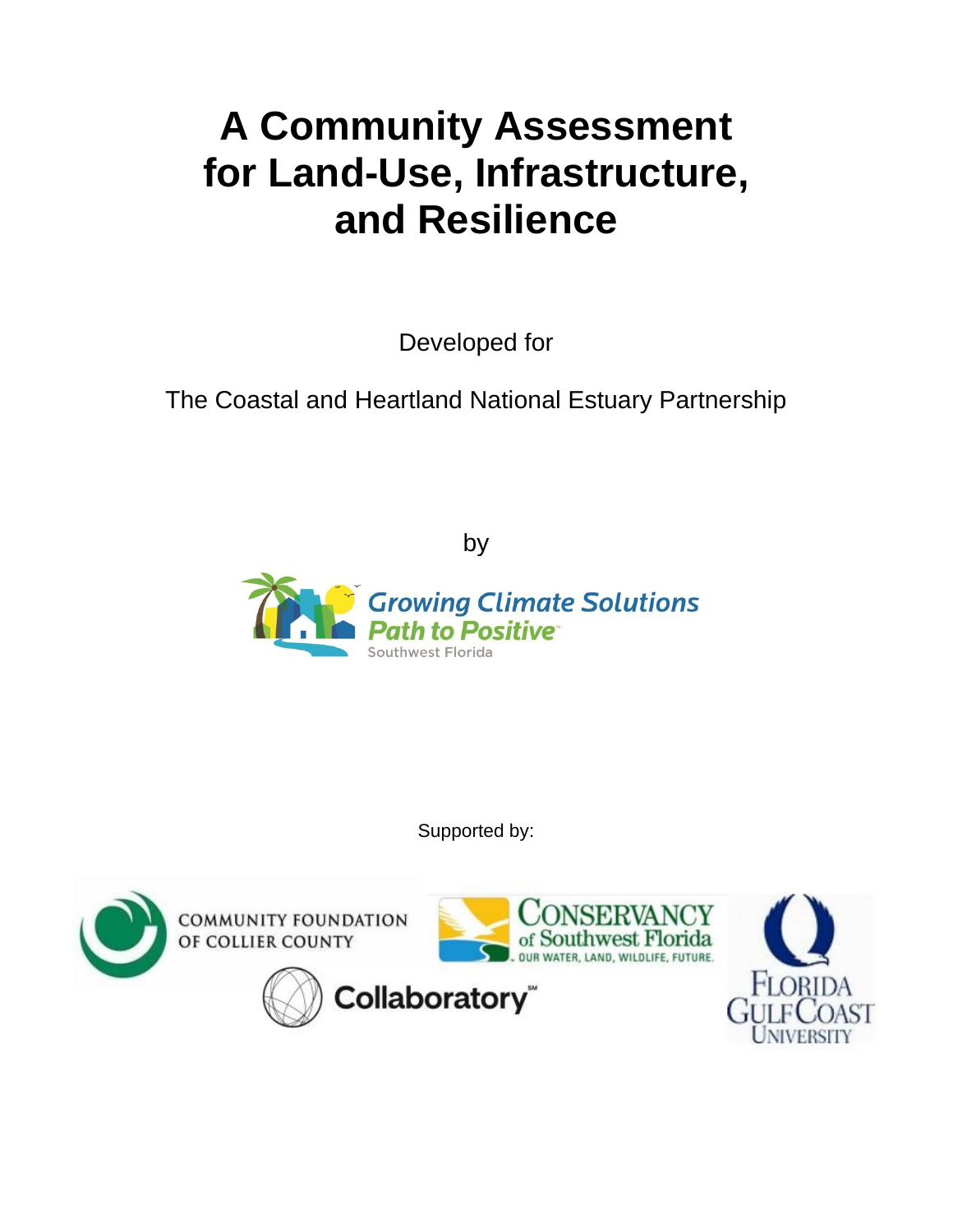# **Introduction**

The Coastal and Heartland National Estuary Partnership (CHNEP) through their countylevel Citizen's Advisory Council (CAC) seeks a baseline assessment tool to evaluate climate change challenges and the state of climate change resilience in our region. Growing Climate Solutions, through our partnership with CHNEP, has developed the assessment protocol to help identify strengths and weaknesses that affect community sustainability and resiliency regarding natural and built infrastructure, technical capacity, and needs and resiliency goals of the counties within the CHNEP project area. It was also designed to help evaluate levels of local community engagement. This assessment seeks input from local government officials and other community leaders and is being conducted for internal use by CHNEP. It is intended to provide a brief snapshot of each community, and it is not considered to be all-inclusive. Findings are not prioritized or ranked in any way.

Many communities in Florida's Coastal and Heartland Region have reached a pivotal point in development. Given the appropriate resources, these counties have an opportunity to take a more pro-active role in shaping a sustainable and resilient future that preserves natural resources and utilizes sustainable local infrastructure systems. Science-based decisions on investments in energy, water, transportation, and waste management can protect natural resources, minimize risks, save money, and increase resilience. Resource mapping, technical expertise and careful planning can help to preserve quality of life and important natural resources. By identifying climate-related needs and goals of Coastal and Heartland communities, we can guide future work plans and identify useful funding opportunities. This provides a mechanism to address pressing environmental challenges including water quality and climate change, which have emerged as powerful incentives for building sustainable and resilient communities.

# **I. Background**

The CHNEP was formed in 1995, when the Governor of Florida asked Congress to designate Southwest Florida's estuaries and their watersheds — from Dona Bay in Sarasota to Estero Bay in Lee County  $-$  as "estuaries of national significance." The CHNEP is 1 of 28 entities in the National Estuary Program and receives local, state and federal funding for the protection and restoration of water resources and fish and wildlife habitat. As a non-regulatory, science and consensus-based partnership, the CHNEP brings local, state and federal governmental entities together with the private sector and the public to advance common environmental initiatives.

Growing Climate Solutions: Path to Positive Southwest Florida is a regional climate initiative aimed at developing a network of local organizations, leaders and citizens who will work to build climate awareness, protect our natural assets, and empower Southwest Florida residents, businesses, and civic institutions to support and engage on climate solutions that advance a healthy, prosperous, and resilient community.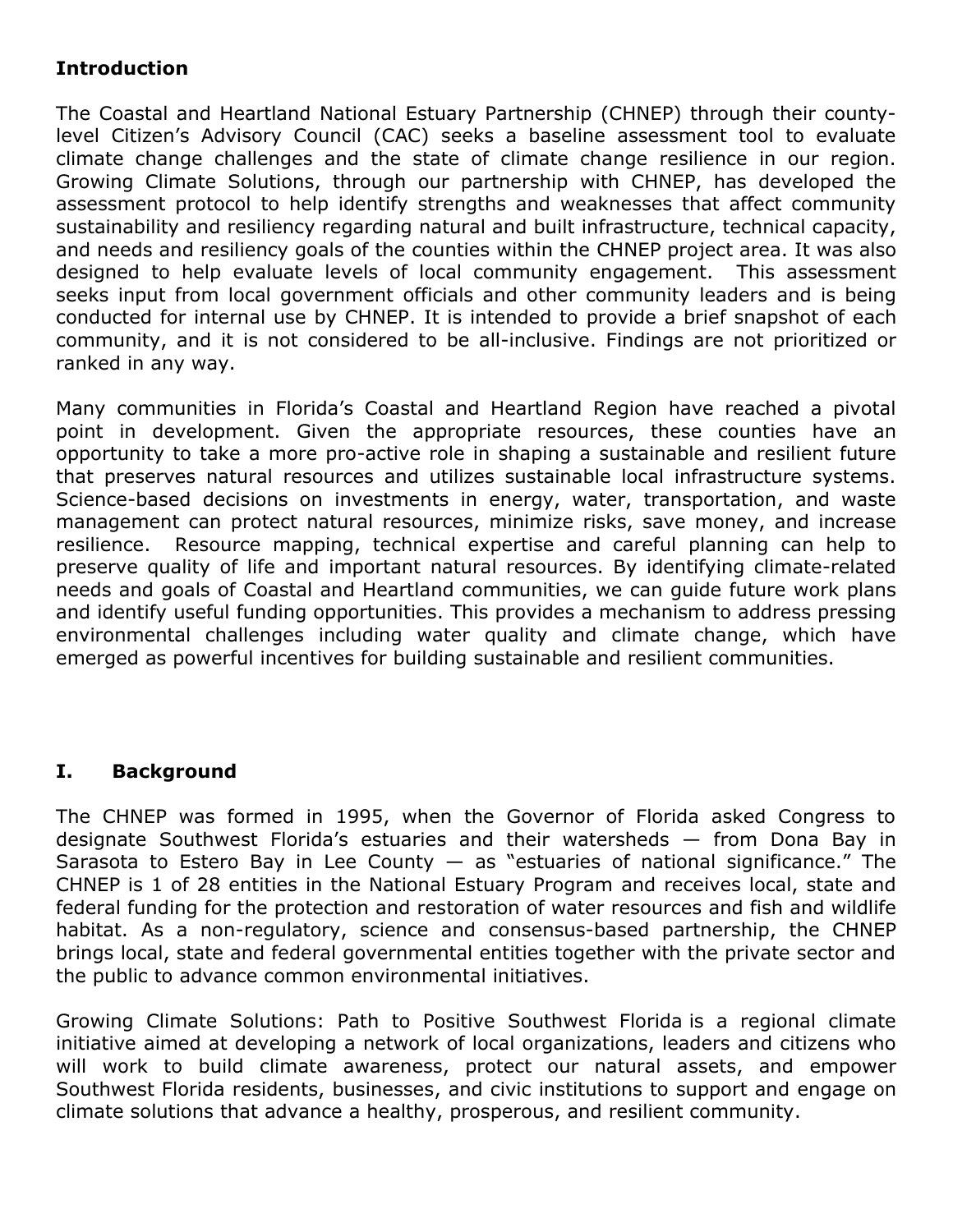Growing Climate Solutions represents Glades County as part of the CHNEP CAC, and this assessment tool was created to support outreach and information gathering by other CAC members. It is one product of Growing Climate Solutions' multi-year effort to increase public awareness of climate change and support actions and solutions to address its associated challenges.

# **II. Goals and Methodology**

The purpose of this assessment was to understand the status of natural and built infrastructure, the level of community knowledge and engagement within the Coastal and Heartland Region regarding climate and environmental challenges and to identify goals, needs, and interest in having CHNEP assist in obtaining funding opportunities to advance local objectives. Questions focus on identifying resilience and infrastructurerelated issues and ideas, current levels of local community involvement, and potential opportunities for future work. Advancing climate resiliency is a multi-step process that begins with asset identification and mapping, risk quantification, vulnerability assessment, followed by judiciously selected and planned investments in protecting, restoring, strengthening, and insuring assets – all the while considering input from stakeholders to identify salient issues and to create realistic solutions.

*Please note that the list below is specific to climate-related topics including groundwater, stormwater, county comprehensive plans, related studies, septic to sewer plans, capital improvement plans, local mitigation strategies, floodplain maps, flood insurance coverage, etc.*

# *Goals:*

- ➢ Identify existing community information including demographic and economic data, development planning and environmental studies, capital improvement plans, emergency response plans, post-disaster mitigation plans etc.
- ➢ Identify community contacts and assess the level of local community involvement in planning for community resilience
- $\triangleright$  Identify key community challenges and needs
- ➢ Assess interest in pursuing baseline studies, improvement measures, community education and outreach that could be addressed through technical assistance and funding
- ➢ Identify programs, policies and strategies that successfully address climate resilience that could be replicated in other CHNEP communities.

# *Methodology:*

Growing Climate Solutions staff developed this assessment, incorporating suggestions made by the CHNEP staff. Growing Climate Solutions interviewed representatives from Glades County, FL and presented findings to the CAC. CAC members representing other CHNEP counties will reach out to their associated county contacts. The Assessment may also be completed by planners, engineers, floodplain managers or administrators using existing sources of information from their community.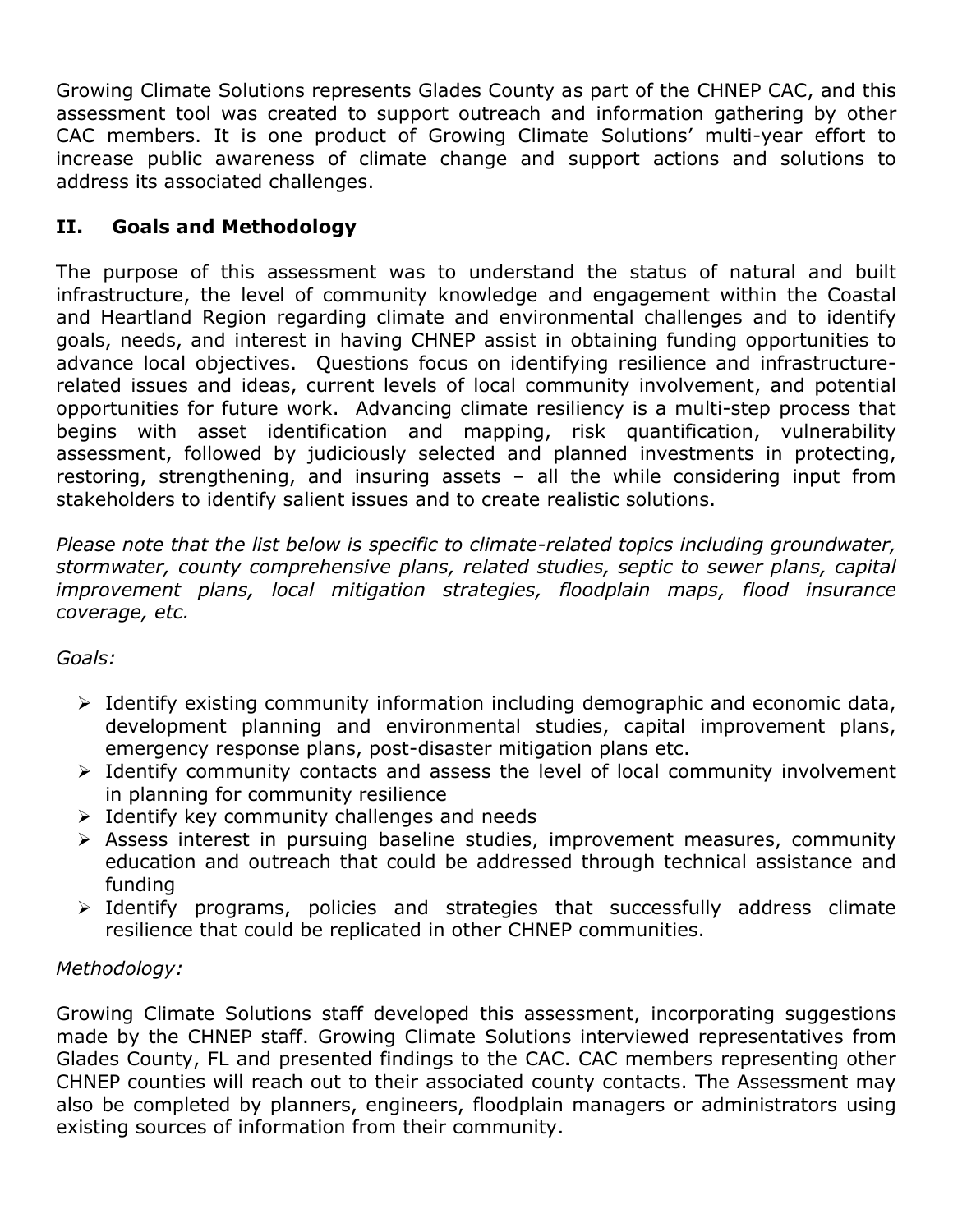#### **Contact Information:**

Your feedback is important for us to better understand your community and identify opportunities in which we may provide technical or financial support. Please take a moment to answer the following questions.

# **1. How would you characterize your affiliation?**

 Government (please circle) State County Local Tribal Regional Agency Elected Official (please circle) Municipal County State Tribal Nation

Other\_\_\_\_\_\_\_\_\_\_\_\_\_\_\_\_\_\_

#### **Contact information:**

#### **PRIMARY CONTACT**

|                                                              | First Name _________________________________Last Name___________________________  |  |
|--------------------------------------------------------------|-----------------------------------------------------------------------------------|--|
|                                                              |                                                                                   |  |
|                                                              |                                                                                   |  |
|                                                              |                                                                                   |  |
| <b>SEONDARY CONTACT</b>                                      |                                                                                   |  |
|                                                              | First Name _______________________________Last Name_____________________________  |  |
|                                                              |                                                                                   |  |
|                                                              |                                                                                   |  |
|                                                              |                                                                                   |  |
| <b>Others Individuals Assisting in Completing the Survey</b> |                                                                                   |  |
|                                                              | First Name __________________________________Last Name___________________________ |  |
|                                                              |                                                                                   |  |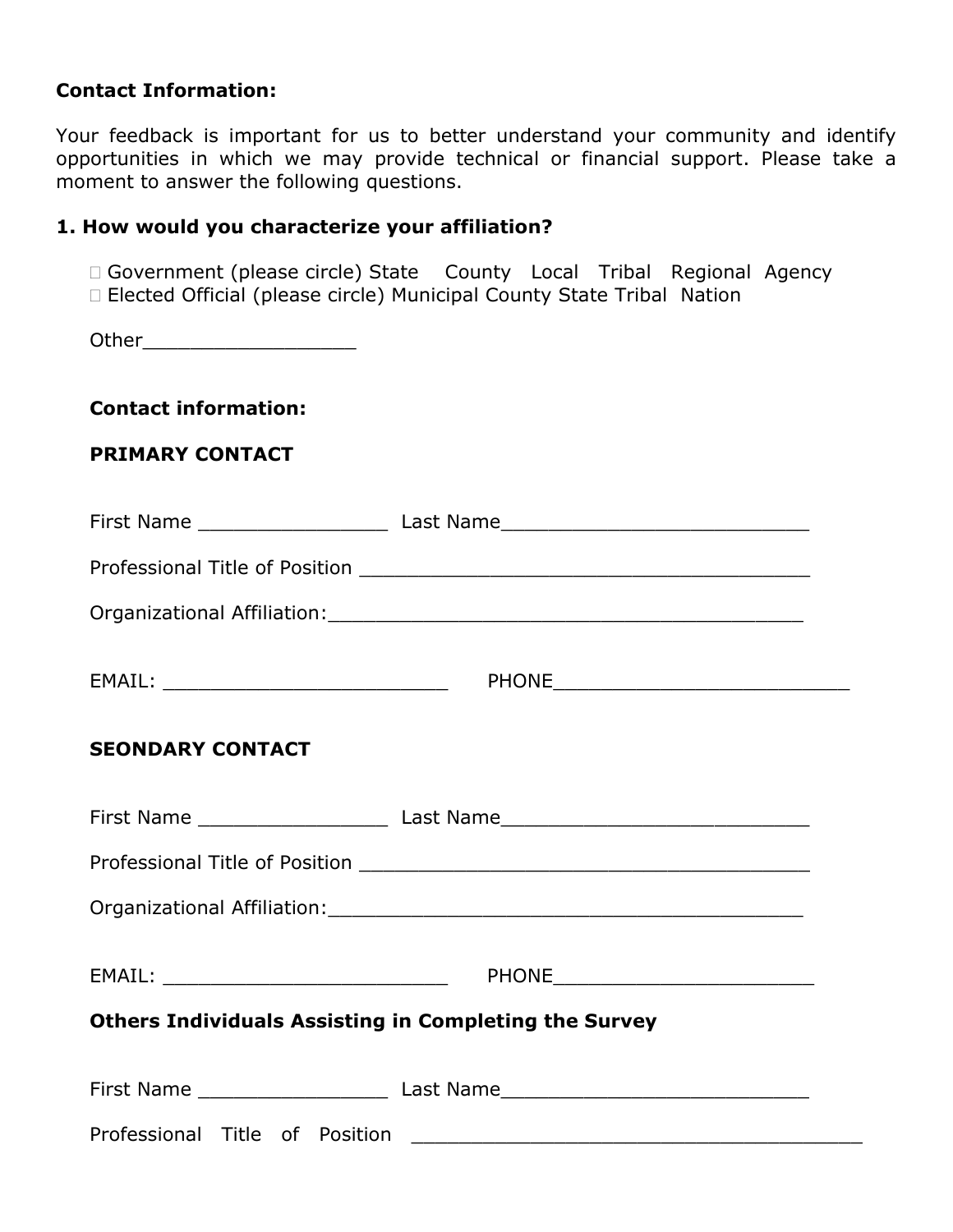**2. Has your jurisdiction identified a list or created a map of critical public assets and infrastructure required for community operations and quality of life? Assets that need to be included in a vulnerability assessment (Schools/ emergency shelters, Hospitals, Fire/Police Stations, Evacuation Routes, Rail Infrastructure, Power Plant, Water Waste Treatment, Marinas, Landfills)**

Yes – a comprehensive tally Yes – a partial tally No I don't know If yes, who/where is that list/map kept? Is that information updated periodically \_\_\_\_\_\_\_\_\_\_\_\_\_\_\_\_\_\_\_ Last updated 20

**3. Has your jurisdiction identified a list or created a map of natural resources that need to be protected, restored and included in a vulnerability assessment (waterbodies, waterways, wetlands, public parks, critical habitat areas, flora/fauna,)**

Yes – a comprehensive tally Yes – a partial tally No I don't know If yes, who/where is that list/map kept? Is that information updated periodically \_\_\_\_\_\_\_\_\_\_\_\_\_\_\_\_ Last updated \_\_\_\_\_\_\_

# **4. Has your jurisdiction identified social, capital, and economic assets that need to be included in a vulnerability assessment related to a changing climate?**

| Yes - a comprehensive tally<br>Yes – a partial tally<br>No<br>I don't know |                 |
|----------------------------------------------------------------------------|-----------------|
| If yes, who/where is that $list / map$ kept? $-$                           |                 |
| Is that information updated periodically                                   | Last updated 20 |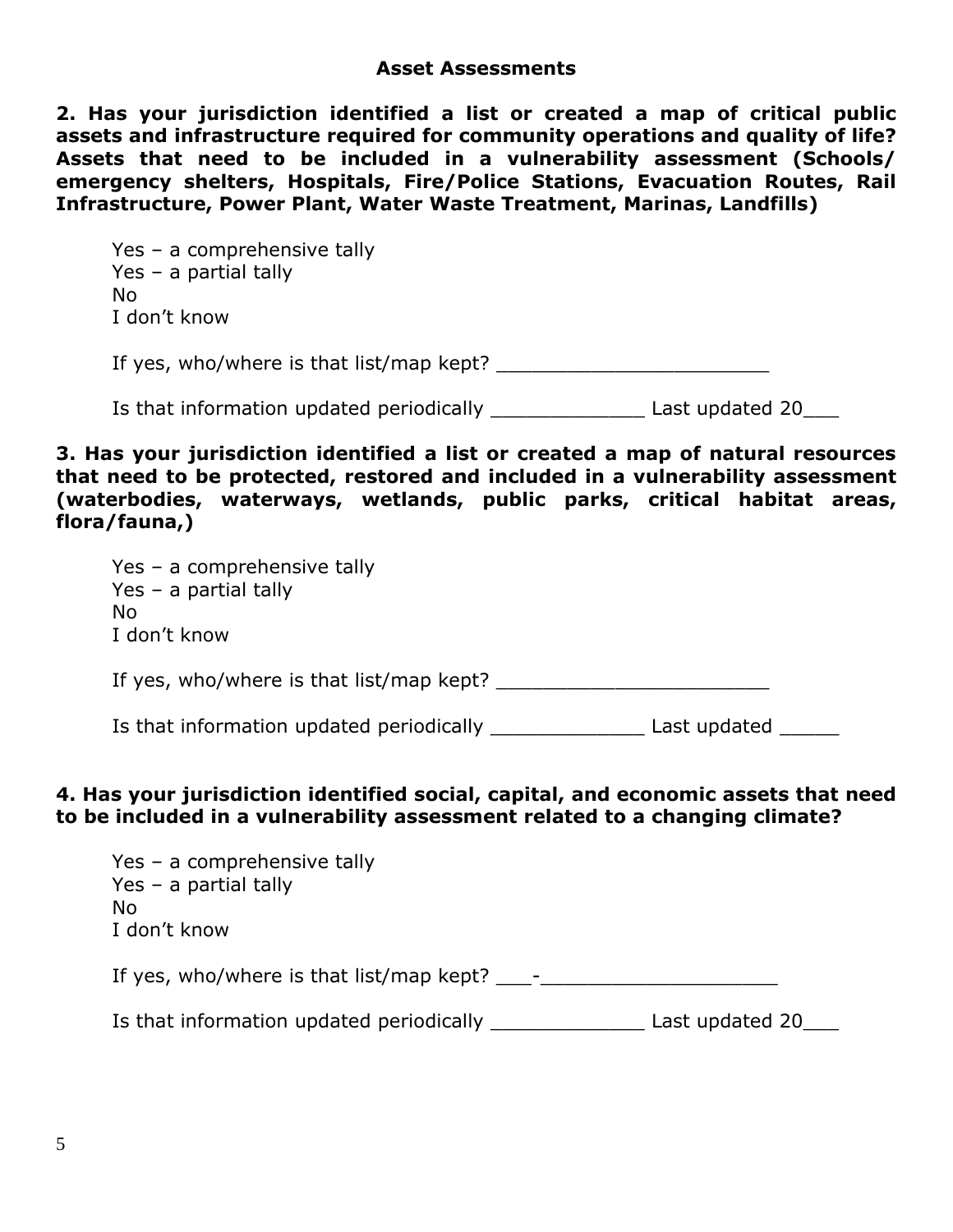# **5. Presently, my jurisdiction's Stormwater System functions effectively to prevent flooding:**

- □ 5-Strongly agree
- 4-Agree
- □ 3-Neutral
- 2-Disagree
- □ 1-Strongly disagree

# **6. Presently, my jurisdiction's Stormwater Management effectively addresses water quality and pollution control.**

- □ 5-Strongly agree
- 4-Agree
- 3-I don't know
- 2-Disagree
- □ 1-Strongly disagree

# **7. Are there locations in the Stormwater System service area that do not support a minimum level of service and flood?**

 $No<sub>1</sub>$ Yes  $\Box$  If yes, please specify

**8. Our jurisdictions has conducted an assessment of the Storm water system and outfalls**  $\Box$  Yes.  $\Box$  No.  $\Box$  I don't know

\_\_\_\_\_\_\_\_\_\_\_\_\_\_\_\_\_\_\_\_\_\_\_\_\_\_\_\_\_\_\_\_\_\_\_\_\_\_\_\_\_\_\_\_\_\_\_\_\_\_\_\_\_\_\_\_\_\_\_\_\_\_\_\_\_\_\_\_\_\_

\_\_\_\_\_\_\_\_\_\_\_\_\_\_\_\_\_\_\_\_\_\_\_\_\_\_\_\_\_\_\_\_\_\_\_\_\_\_\_\_\_\_\_\_\_\_\_\_\_\_\_\_\_\_\_\_\_\_\_\_\_\_\_\_\_\_\_\_\_\_

**9. Climate change in SWFL is intensifying heatwaves, droughts, and extreme rain events. In the next 10 to 15 years, my jurisdiction's storm water management system can handle these fluctuations in weather.**

- □ 5-Strongly agree
- 4-Agree
- 3-I don't know
- 2-Disagree
- □ 1-Strongly disagree

# **Please explain why you made this choice.**

\_\_\_\_\_\_\_\_\_\_\_\_\_\_\_\_\_\_\_\_\_\_\_\_\_\_\_\_\_\_\_\_\_\_\_\_\_\_\_\_\_\_\_\_\_\_\_\_\_\_\_\_\_\_\_\_\_\_\_\_\_\_\_\_\_\_\_\_\_ \_\_\_\_\_\_\_\_\_\_\_\_\_\_\_\_\_\_\_\_\_\_\_\_\_\_\_\_\_\_\_\_\_\_\_\_\_\_\_\_\_\_\_\_\_\_\_\_\_\_\_\_\_\_\_\_\_\_\_\_\_\_\_\_\_\_\_\_\_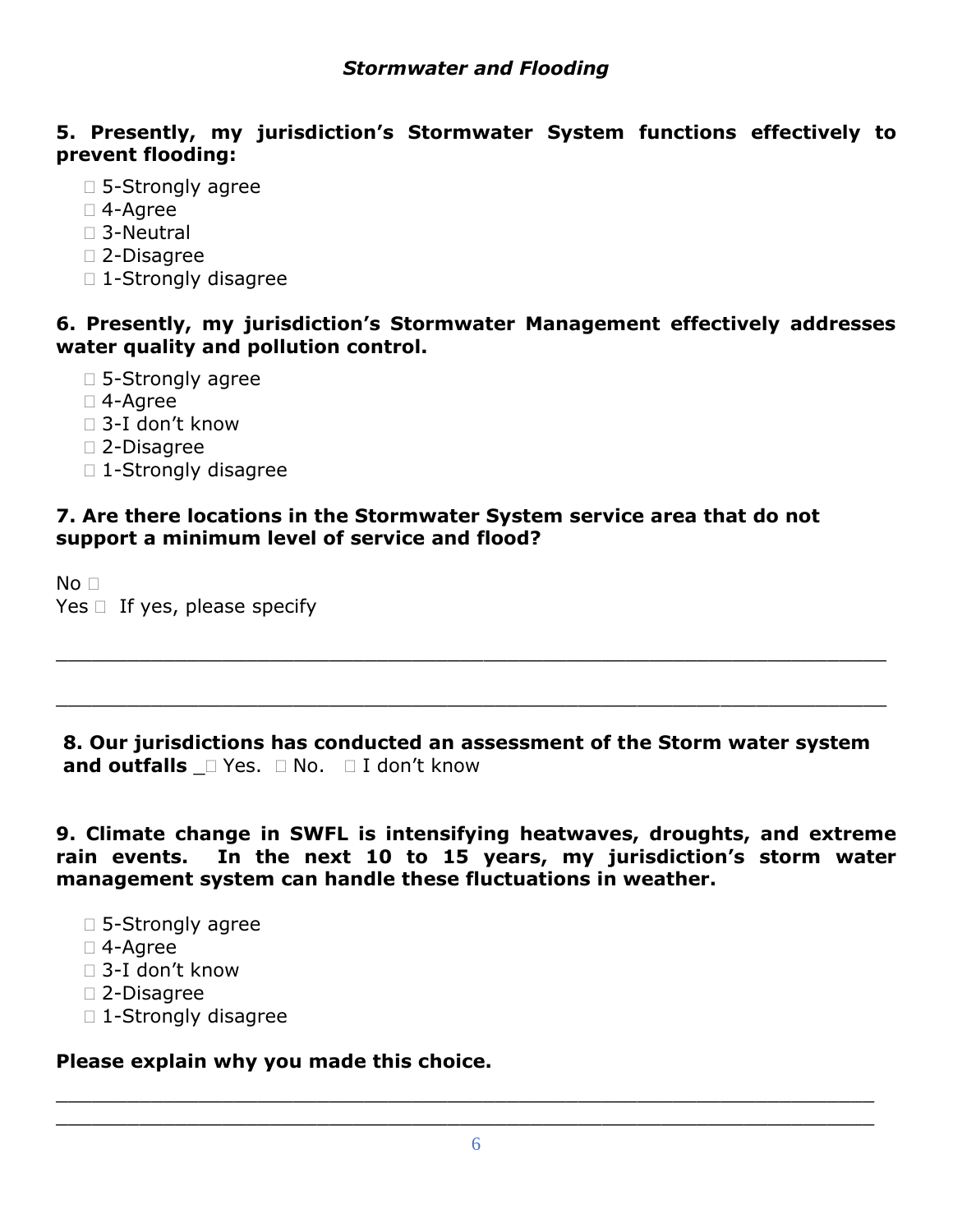10. **Property owners in our jurisdiction are aware of their Flood Zone and flood risk as mapped by the National Flood Insurance Program.**

- □ 5-Strongly agree
- 4-Agree
- □ 3-I don't know
- 2-Disagree
- □ 1-Strongly disagree

#### **11. The vast majority of property owners in our community have Flood Insurance policies in place.**

- □ 5-Strongly agree
- 4-Agree
- 3-I don't know
- 2-Disagree
- □ 1-Strongly disagree

**12. The coastal structures, coastal infrastructure and seawalls in our jurisdictions have been assessed and provide adequate level of service and protection in the 20 year time horizon.**

- □ 5-Strongly agree
- 4-Agree
- □ 3-I don't know
- 2-Disagree
- □ 1-Strongly disagree

# *Ground Water and Potable water Supply*

# **13. My jurisdiction has mapped surface water resources and documented conditions.**

No Yes – Please specify the year. \_\_\_\_\_\_\_\_\_\_\_\_\_\_\_\_

# **14. My jurisdiction has mapped its groundwater levels in the community:**

 $\Box$  No  $\Box$  Yes – Please specify the year.

# **15, My jurisdiction has up-to-date information on well-water supply and water quality?**

No Yes – Please specify the year. \_\_\_\_\_\_\_\_\_\_\_\_\_\_\_\_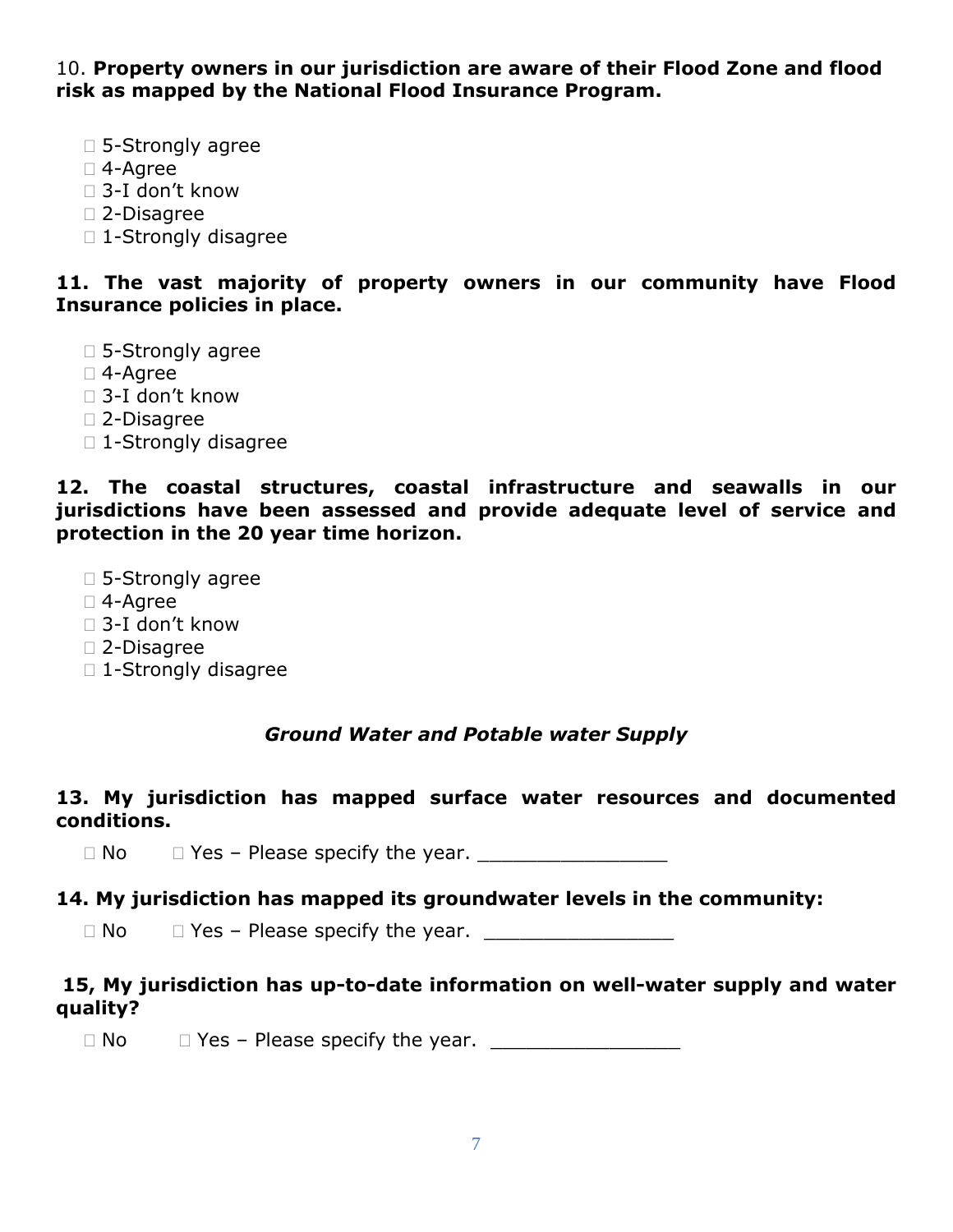#### **16. Water Supply resources are adequately protected and buffered to preserve drinking water quality?**

- □ 5-Strongly agree
- 4-Agree
- 3-Neutral
- 2-Disagree
- □ 1-Strongly disagree

#### **17. My jurisdiction has data or studies to assess changes in the water table and salinity due to climate change?**

 $\Box$  Yes  $\Box$  No  $\Box$  I don't know

Please specify studies and dates completed.

#### **18. My jurisdictions has an effective and reliable water treatment facility.**

\_\_\_\_\_\_\_\_\_\_\_\_\_\_\_\_\_\_\_\_\_\_\_\_\_\_\_\_\_\_\_\_\_\_\_\_\_\_\_\_\_\_\_\_\_\_\_\_\_\_\_\_\_\_\_\_\_\_\_\_\_\_\_\_\_\_\_\_\_

- □ 5-Strongly agree
- 4-Agree
- □ 3-Neutral
- 2-Disagree
- □ 1-Strongly disagree

#### *Septic and Sewer*

**19. Our Jurisdiction has \_\_\_\_\_\_\_\_\_ municipal sewer connections and \_\_\_\_\_\_\_ homes using sanitary septic systems.**

# **20. My jurisdictions has a reliable and modern wastewater treatment plant.**

- □ 5-Strongly agree
- 4-Agree
- □ 3-Neutral
- 2-Disagree
- □ 1-Strongly disagree

# **21. Our jurisdiction has a plan in place to extend the central sewer system to**  unserved areas.  $\Box$  Yes.  $\Box$  No.  $\Box$  I don't know

 $\_$ \_\_\_\_\_\_\_\_\_\_\_\_\_\_\_\_\_\_\_\_\_\_\_\_\_\_\_\_\_\_\_\_\_\_\_\_\_\_\_\_\_\_\_\_\_\_\_\_\_\_\_\_\_\_\_\_\_\_\_\_\_\_\_\_\_\_\_\_\_\_

If yes, please describe time frame and number of properties included:

**22. Our jurisdiction has adequate funding in place to implement a septic to sewer conversion program.**  $\Box$  Yes.  $\Box$  No.  $\Box$  I don't know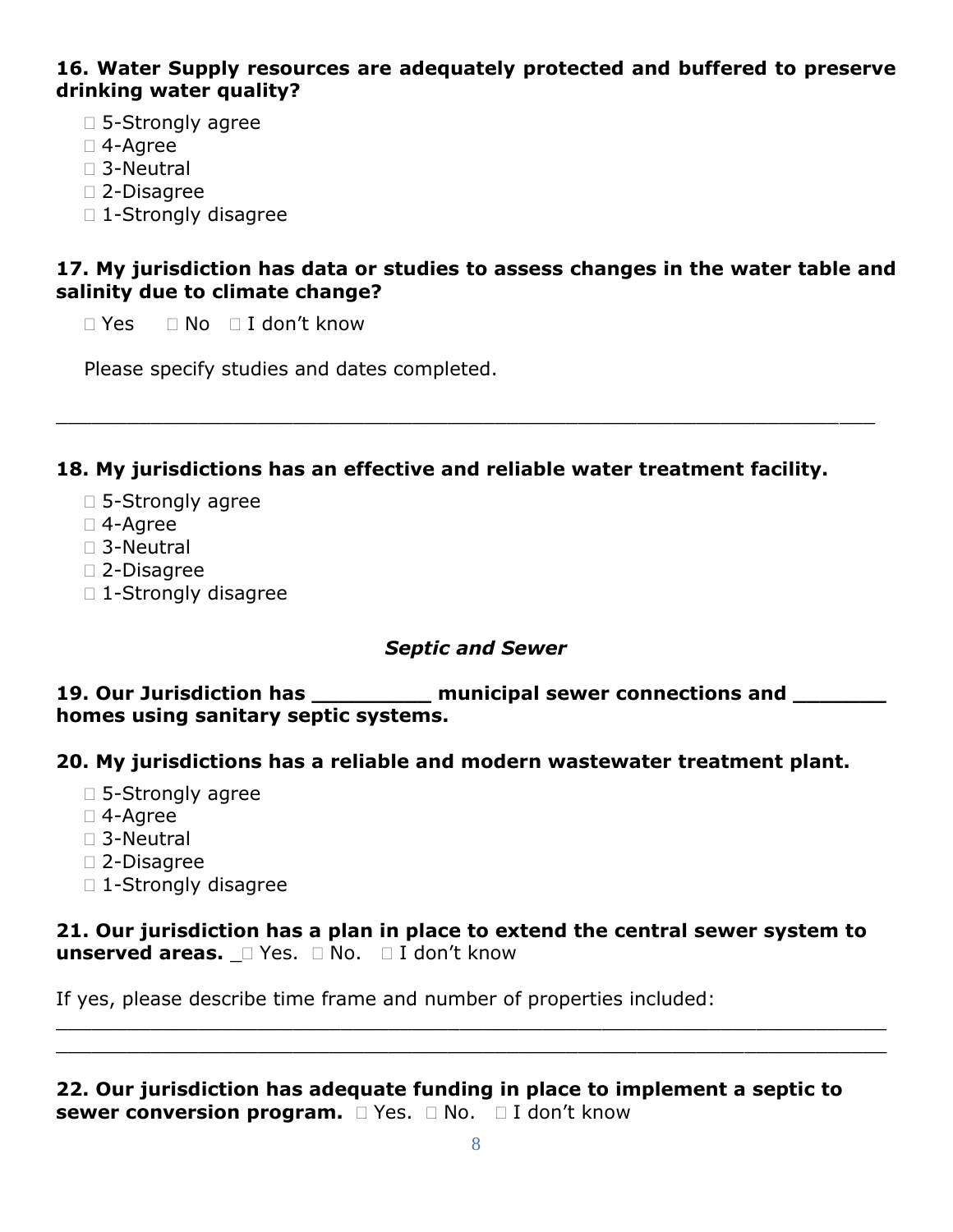#### **Planning Efforts**

#### **23. Our jurisdiction's Comprehensive Plan addresses anticipated climate change:**

- □ 5-Strongly agree
- 4-Agree
- □ 3-Neutral I don't know
- 2-Disagree
- □ 1-Strongly disagree

**Please explain why did you make this choice?**

**24. Our Capital Improvement Plan and budgeting process incorporate projects to protect and restore natural resources such as water quality, water supply, trees, natural habitat or air quality.**

\_\_\_\_\_\_\_\_\_\_\_\_\_\_\_\_\_\_\_\_\_\_\_\_\_\_\_\_\_\_\_\_\_\_\_\_\_\_\_\_\_\_\_\_\_\_\_\_\_\_\_\_\_\_\_\_\_\_\_\_\_\_\_\_\_\_\_\_\_

\_\_\_\_\_\_\_\_\_\_\_\_\_\_\_\_\_\_\_\_\_\_\_\_\_\_\_\_\_\_\_\_\_\_\_\_\_\_\_\_\_\_\_\_\_\_\_\_\_\_\_\_\_\_\_\_\_\_\_\_\_\_\_\_\_\_\_\_\_

- □ 5-Strongly agree
- 4-Agree
- 3-Neutral
- 2-Disagree
- □ 1-Strongly disagree

**25. Our jurisdictions has or participates in a Local Mitigation Strategy Working Group in accordance with 27p-22 of the Florida Administrative Code.** 

 $\Box$  Yes.  $\Box$  No.  $\Box$  I don't know

**26. Our jurisdictions has a Local Mitigation Strategy (LMS) document identifying projects to be funded through the Hazard Mitigation Grant Program.**

 $\Box$  Yes.  $\Box$  No.  $\Box$  I don't know

**27. Our jurisdictions' LMS strategy includes threats and needed projects resulting from changes to our climate.**

 $\Box$  Yes.  $\Box$  No.  $\Box$  I don't know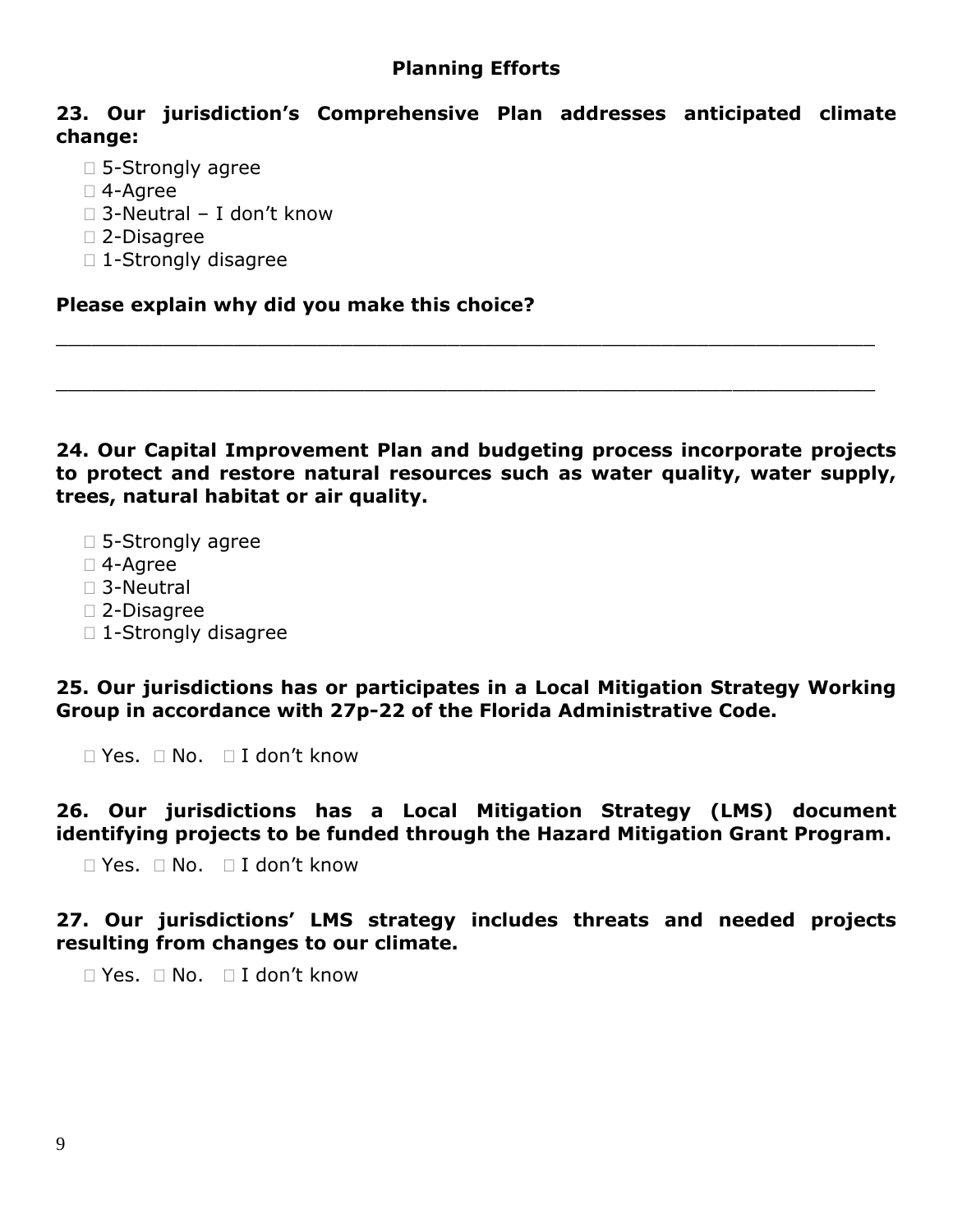# **28. Our jurisdiction's Disaster Response Plan includes threats resulting from climate impacts such as**

Heatwaves 
<br>  $\Box$  Yes.  $\Box$  No.  $\Box$  I don't know Wildfire  $\square$  Yes.  $\square$  No.  $\square$  I don't know Storm Flooding  $\square$  Yes.  $\square$  No.  $\square$  I don't know Tidal Flooding. □ Yes. □ No. □ I don't know Vector-borne diseases (Zika, Denge)  $\Box$  Yes.  $\Box$  No.  $\Box$  I don't know

#### **Public Awareness and Education**

# **29. Stakeholders in our Jurisdiction understand the impact of land development on the natural environment.**

- □ 5-Strongly agree
- 4-Agree
- 3-I don't know
- 2-Disagree
- □ 1-Strongly disagree

#### **30. Stakeholders in our jurisdiction value conservation and restoration of natural resources and ecosystem.**

- □ 5-Strongly agree
- 4-Agree
- □ 3-I don't know
- 2-Disagree
- □ 1-Strongly disagree

#### **31. Stakeholders in our jurisdiction understand the impacts of a changing climate on water resources and management issues.**

- □ 5-Strongly agree
- 4-Agree
- $\Box$  3 I Don't know
- 2-Disagree
- □ 1-Strongly disagree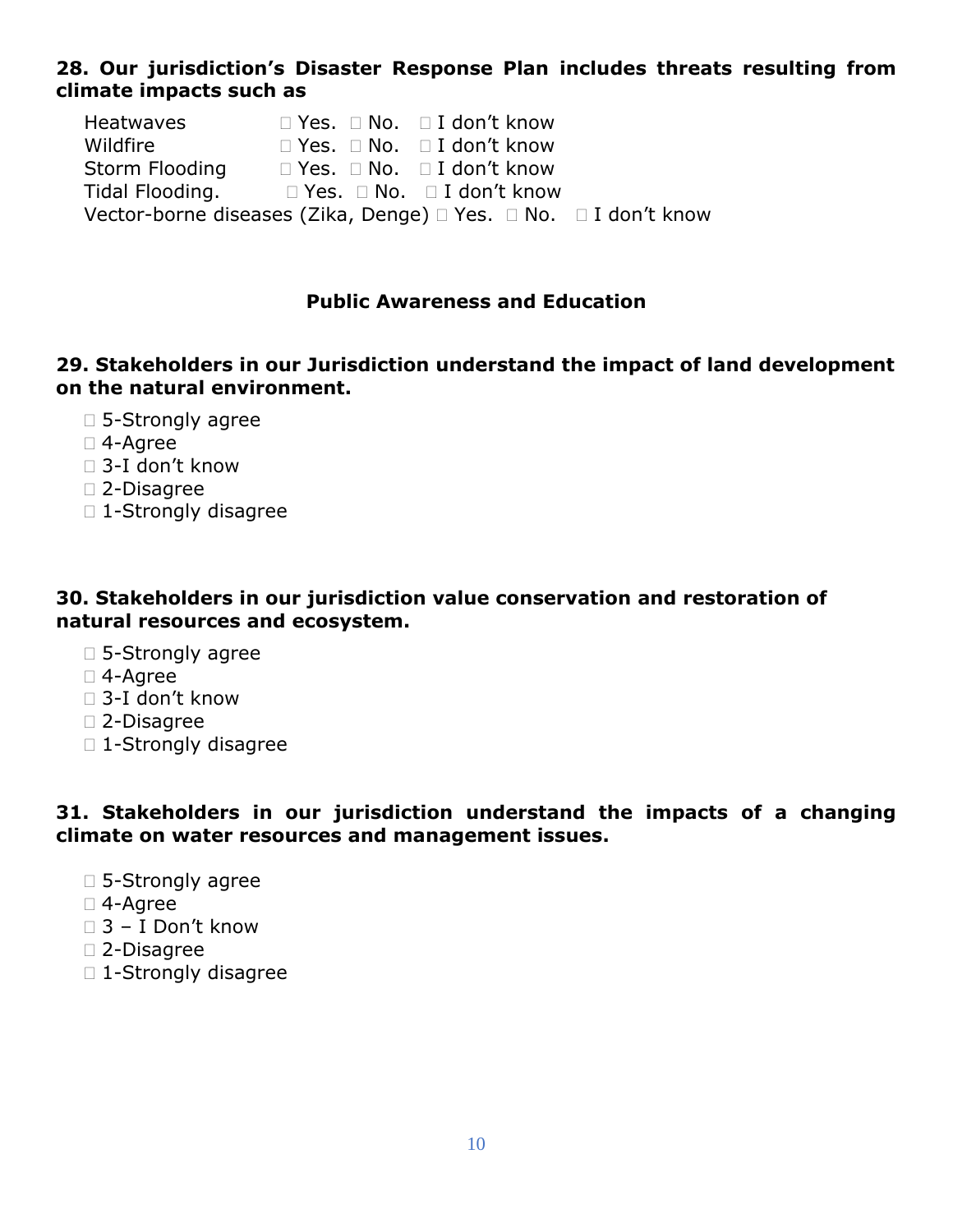**32. Stakeholders in our jurisdiction are concerned about the impacts of a changing climate on the quality of life in the community.**

- □ 5-Strongly agree
- 4-Agree
- 3-I don't know
- 2-Disagree
- □ 1-Strongly disagree

#### 33. **Please rank issues below from 1-10 (1=issue of greatest concern)**

Rank Issue

Threats to Potable Water Quality/Quantity or Distribution

Aging Wastewater Systems

Storm Flooding Impacts on Property and Infrastructure

Agricultural Production Challenges

Economic and Education Opportunities or Disparities

Natural Resource Protection

Public Health Metrics

Land Development Policies

Transportation Infrastructure

Lack of Community Engagement/Support

#### **34. Please list specific studies, staff trainings or financial assistance that your jurisdictions would benefit from.**

\_\_\_\_\_\_\_\_\_\_\_\_\_\_\_\_\_\_\_\_\_\_\_\_\_\_\_\_\_\_\_\_\_\_\_\_\_\_\_\_\_\_\_\_\_\_\_\_\_\_\_\_\_\_\_\_\_\_\_\_\_\_\_\_\_\_\_\_\_\_

\_\_\_\_\_\_\_\_\_\_\_\_\_\_\_\_\_\_\_\_\_\_\_\_\_\_\_\_\_\_\_\_\_\_\_\_\_\_\_\_\_\_\_\_\_\_\_\_\_\_\_\_\_\_\_\_\_\_\_\_\_\_\_\_\_\_\_\_\_\_

**\_\_\_\_\_\_\_\_\_\_\_\_\_\_\_\_\_\_\_\_\_\_\_\_\_\_\_\_\_\_\_\_\_\_\_\_\_\_\_\_\_\_\_\_\_\_\_\_\_\_\_\_\_\_\_\_\_\_\_\_\_\_\_**